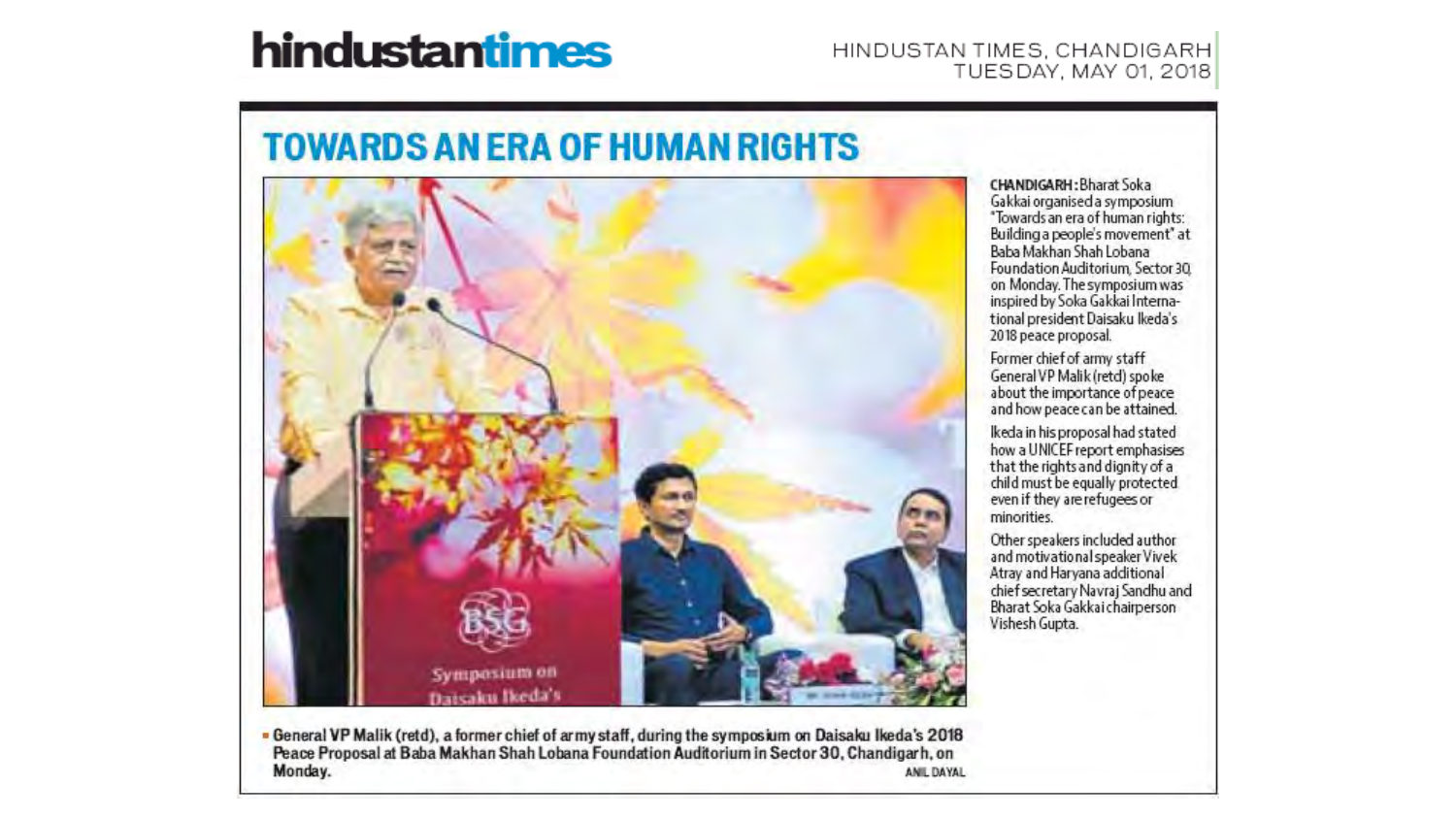# **Punjab Kesari**



चंडीगढ़, 30 अप्रैल (ब्यूरो): भारत सका गकई नामक संस्था द्वारा सोमवार को महलुबाना सभागर में सिम्पोजियम का आयोजन किया गया जिसमे पूर्व सेना प्रमुख जनरल वी पी मालिक, विवेक अत्रेय,नवराज संधू आदि ने<br>व्याख्यान दिया। सिम्पोजियम का अतिरिक्त आधुनिक समाज में बदलते महत्व को दर्शाया गया।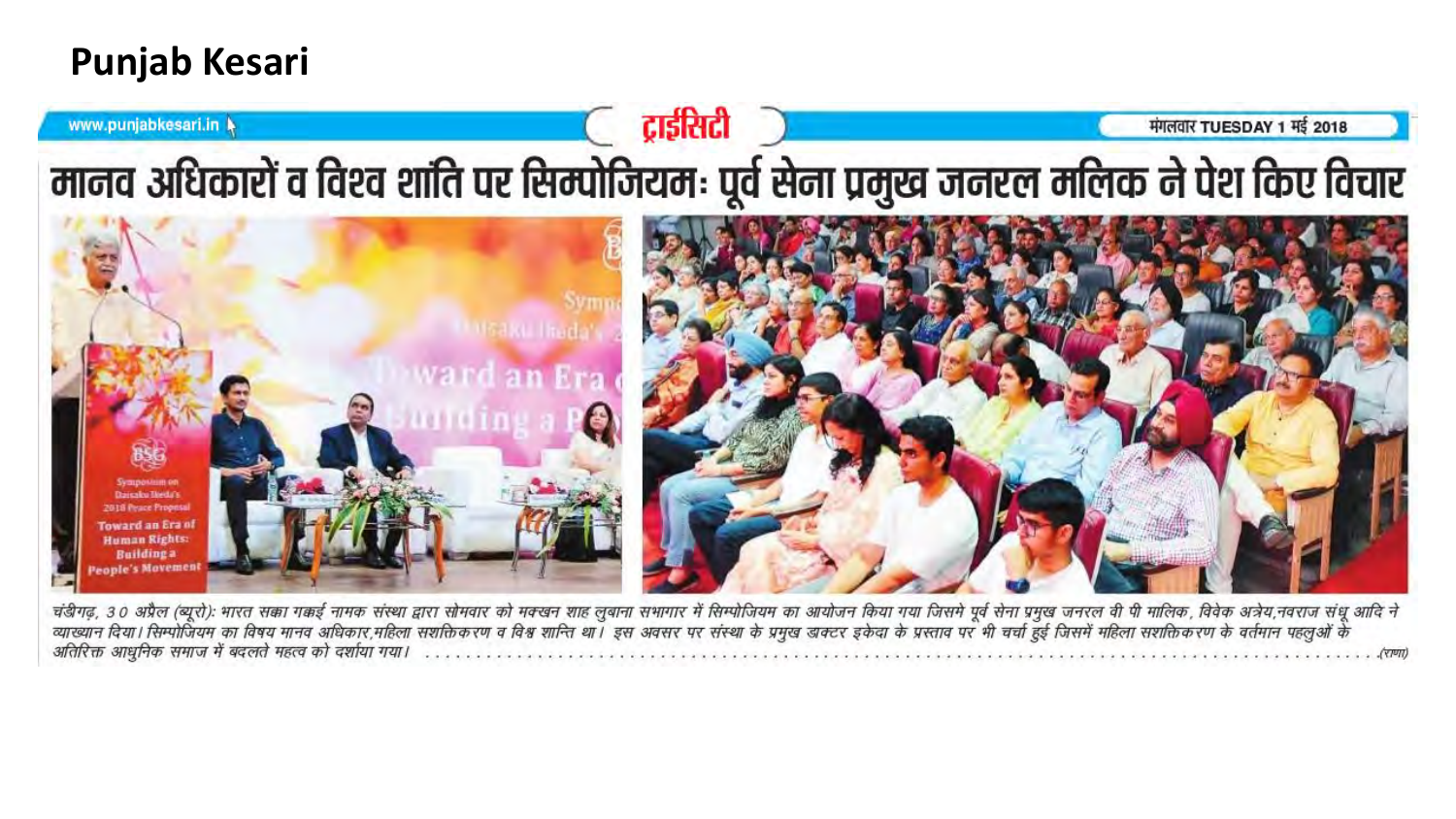# **Dainik Bhaskar**

सिम्पोजियम

# सेक्टर-30 के बाबा मख्खन शाह लुबाना भवन में सिम्पोजियम में ऑथर एंड मोटिवेशनल स्पीकर विवेक अंग्रेय बोले-

# पीस के लिए सबसे पहले जरूरी है पॉजिटिविटी

#### सिटी रिपोर्टर चंडीगढ़

युथ को यह समझना चाहिए कि पीस के लिए सबसे पहले जरूरी है पॉजिटिविटी। अगर माहौल पॉजिटिव मिलेगा तो माइंड भी सही रहेगा। साथ ही एक ऐसी एनर्जी मिलेगी जो पीस से भरी होगी। जब शरीर के अंदर और बाहर पीसफुल माहौल मिलेगा तो ऐसे में आस- पास और देश में पीस ही होगी। अगर यूथ नेगेटिविटी की ओर चला जाए तो न धर में, न देश में और न ही विश्व स्तर पर पीस कायम हो सकती है। ऑथर एंड मोटिवेशनल स्पीकर अत्रेय ऐसा ही बोले। विवेक दरअसल सोमवार को सेक्टर-30 के बाबा मख्खन शाह लुबाना भवन में सिम्पोजियम हुआ। जिसे एनजीओ



भारत सोका गाक्काई की ओर से सिम्पोजियम करवाया गया। यह प्रेसिडेंट एसजीआई दाईसाक इकेदा के 2018 पीस प्रपोजल पर आधारित रहा। जिसका टाइटल टूवर्ड एन एरा ऑफ ह्युमन राइट्सः बिल्डिंग ए पीपल्स मुवमेंट रहा। स्पीकर्स ने डममें तीन अपने

विचार इस प्रपोजल और अपने अनुभवों के अनुसार रखे। सबसे पहले विवेक अत्रेय स्टेज पर आए। वह बोले- यूथ को पीस से मैंने इसलिए जोड़ा है क्योंकि आने वाला भविष्य वही है। इसके अलावा युथ को महिलाओं का सम्मान करना आना चाहिए।

## महिलाओं के बिना नहीं कर सकते कल्पना

स्पीकर नवराज संधू जो गवर्नमेंट ऑफ हरियाणा में एडिशनल चीफ सेक्रेटरी हैं, ने न केवल पीस पर बात की बल्कि वुमन राइट्स और इम्पावरमेंट के बारे में भी बात की। वह बोली- पीस की बात करें तो बिना महिलाओं को समान अधिकार दिए इसकी कल्पना भी नहीं की जाती। उदाहरण के लिए पीस एक पक्षी है। उसे उड़ान भरनी है। एक पंख आदमी है तो दूसरा औरत। यानि दोनों को जब समानता मिलेंगी तो ही एक पीस रहेगी। एक पंख से तो कोई भी पक्षी उड़ान नहीं भरता।

# ऐसे विषय जो एक देश से नहीं हर देश से जुड़े हैं

एकजीओ और इस सिम्पोजियम के बारे में भारत सोका गाक्काई के चेयरपर्सन विशेष गुप्ता ने बताया कि यह जापान की संस्था है और इसकी बांचेज 192 कंट्री में हैं। मैं इससे 28 साल से जुड़ा हूं। कुछ कंट्री में यह सिम्पोजियम हर साल होता है। विषय हर बार अलग होते हैं जो दाईसाकू इकेदा ही देते हैं। यह विषय एक देश से वहीं बर्तिक हर देश से जुड़ा होता है। जैसे पीस, पर्यावरण और ह्यूमन राइट्स आदि। विश्वरतर पर इन विषयों को प्रपोजल का रूप ढ़ेकर सिम्पोजियमम करवाने का मकसद यही है कि सबको ऐसा प्लेटफॉर्म दिया जाए, जिसमें न केवल इन विषयों पर चर्चा की जाए बरिक सभी अपना योगदान दें।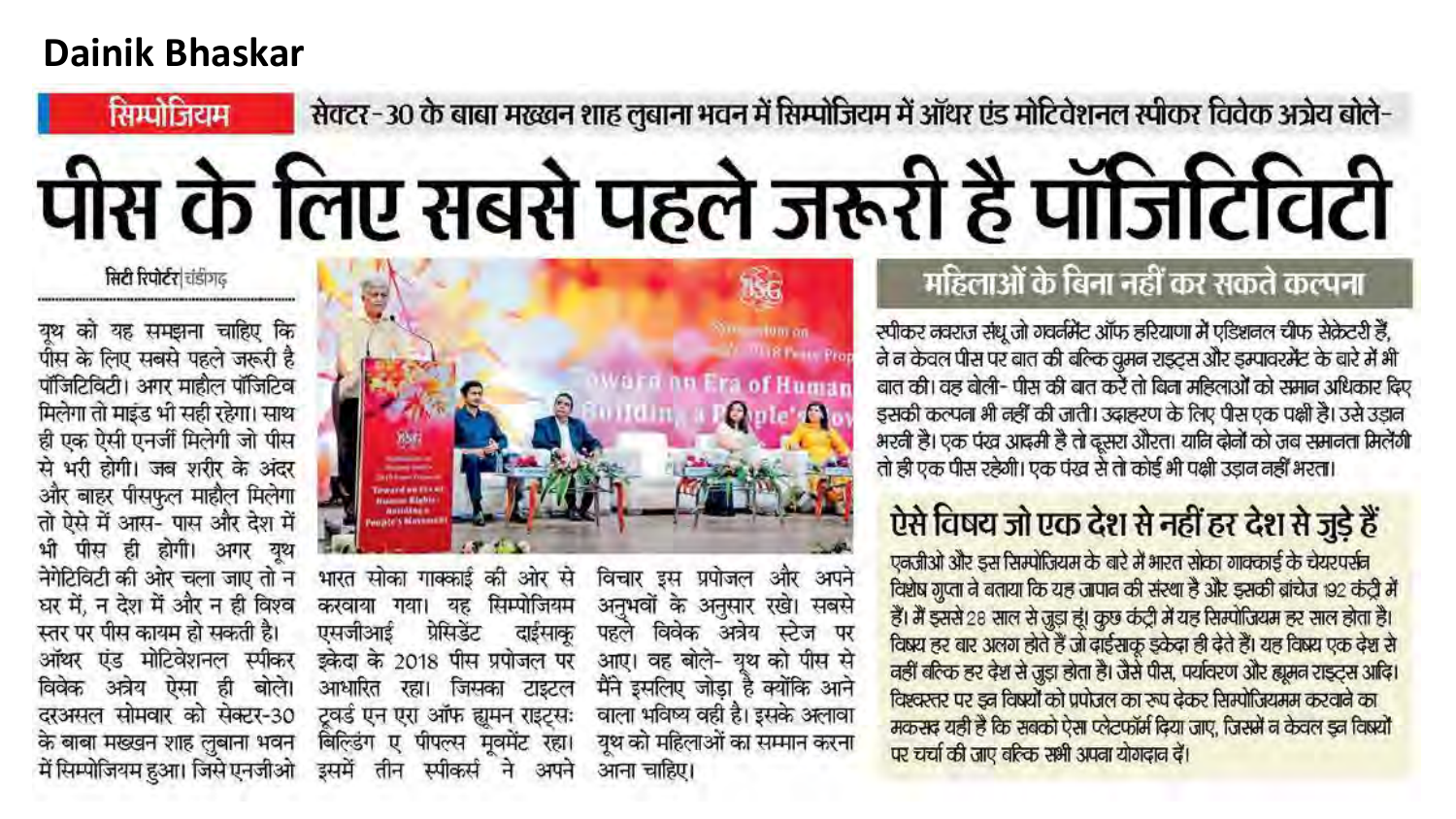# **The Indian Express**

#### WWW.INDIANEXPRESS.COM **THEINDIAN EXPRESS, TUESDAY, MAY1, 2018**



Former IAS officer Vivek Atray at the Peace Symposium at Makhan Shah Lobana Foundation Auditorium in Chandigarh on Monday. Jashir Malhi

# There are misconceptions about AFSPA: **General Malik**

#### **EXPRESS NEWS SERVICE** CHANDIGARH, APRIL 30

AT A"peace symposium" here on Monday under the aegis of the India chapter of the Sokka Gakkai International (SGI) to discuss human rights, former Army chief General Ved Prakash Malik defended the Armed Forces (Special Powers) Act and said that it should not be done away with

SGI saglobal association that claims 12 million members across the world and describes itself as a "movement for peace" which has a tits core "the ideal of education for global citizenship" through cultural exchanges and direct people-to-people contact and seeks to advance values such as tolerance and coexistence despite differences. It was founded by Daisaku Ikeda, a Japanese writer and peace builder. The India chapter is called Bharat Sokka Gakkai.

Malik said the Act does not give the army absolute power at the cost of human rights. He said AFSPA was required in combat conditions that prevailed in some parts of the country.

"AFSPA could be tinkered to some extent, but we cannot do away with it by saying that AFPSA should not be imposed. In certain conditions where it is necessary, the AFPSA should be imposed. Our army is responsible and it does not violate the human rights," said General Malik at a

#### Malik said the Act does

not give the army absolute power at the cost of human rights. **He said AFSPA was** required in combat conditions that prevailed in some parts of the country

dier also has human rights and their rights should be respected too.

The former Army chief also made a strong case for nuclear weapons as a deterrent.

"Ifeel that if the war is fought with nuclear weapons, it will not have any result, the war will not be fightable and it will not be winnable," said General Malik, making the case that nuclear weapons would thus prevent wars.

While speaking about the topic of the symposium -Towards an Era of Human Rights: Building a People's Movement, former IAS officer Vivek Atray said that in a climate of negativity. "We need to be more empathetic, compassionate and forgiving." Rather than just smile, he suggested that we "spread the smile". He also appreciated the aspects of Ikeda's peace proposal for 2018 and its emphasis on the need to look at every individual's

meeting which was held at Baba Makhan Shah Lobana Foundation Auditorium, Sector 30A Chandigarh

Giving an example of the Indian Amy's reputation as a responsible army, he recalled that during the Kargil War in 1999 when he was the Army chief, India buried Pakistani soliders with full honours. "We buried 270 such people with full honours. I still remember that I got a call from the defence attache in London. He requested me to hand over the body of Lieutenant Tairnur Ali who died while fighting the Indian forces. At the request, we exhumed the body of Lt Taimur and returned it to his family with full honours."

General Maliksaid there were many misconceptions about AF-PSA, which should go, and it should be used to strengthen the country's security. He said a solinner peace and happiness.

Additional Chief Secretary. Cooperation Department, Haryana, Navraj Sandhu, underscored the need to recognise the equal status of women as they formed the society's core and she commended Dr Ikeda for emphasising this. Women, she felt, hold the same human rights as menbut ultimately, the power to bring about the change lies in the hands of the community.

Vishesh Gupta, Chairperson of Bharat Soka Gakkai, said, "When anyone sees others suffering, he should empathise and take compassionate action to encourage them out of a wish that they become happy. Broadening the understanding and support for this way of thinking and living is the key to building a solid grassroots movement for peace that can unite people around the world."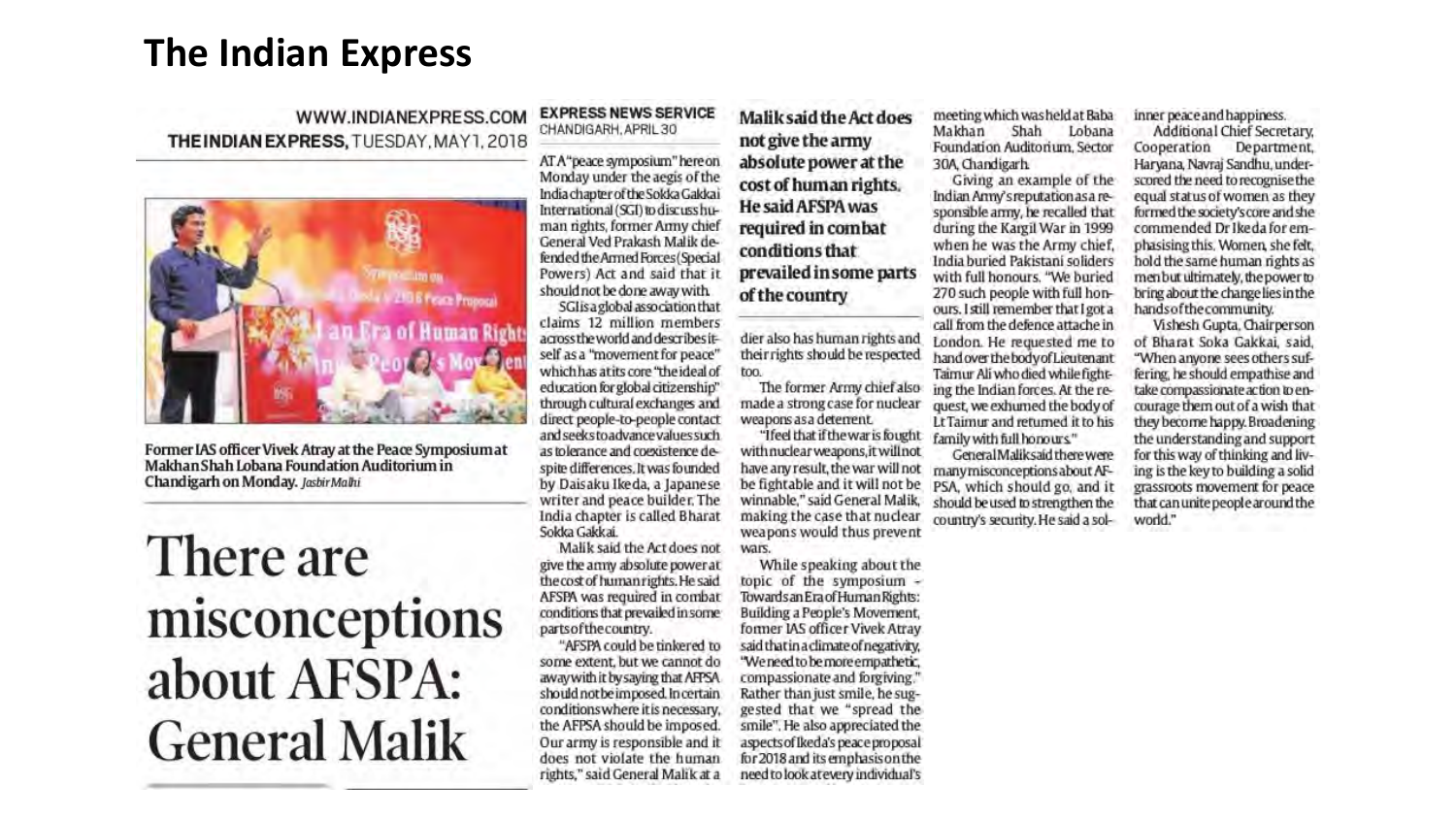

**Jupinderjit Singh Tribune News Service Chandigarh, May 1**

Joining the debate on the AFSPA, after its full and partial removal from two states, former Army Chief VP Malik stressed that the Armed Forces Special Powers Act (AFSPA) is essential for the Army, which is put in a combat position in terrorism-hit areas.

He was delivering a keynote address at a symposium on Daisaku Ikeda's 2018 peace proposal, 'Towards an era of human rights: Building a people's movement', organised by the Bharat Soka Gakkai here on Monday evening.

Referring to the recent removal of the Act from Meghalaya and almost half of the Arunachal Pradesh, Gen VP Malik (Retd) said: "The Act is grossly misunderstood as it does not give the Army any liberty to indulge in violence. Believe me, the Army has its own mechanism to handle aberrations of violence, but without AFSPA, the Army will have no legal sanctity and constitutional protection to function in a strife-torn area."

Defending the soldiers, Malik called for the need to understand the human rights and self-defence rights of a soldier. "Recently in Kashmir, a Junior Commissioned Officer (JCO) of the Army was booked for firing at a mob of stone-pelters. No one bothered to talk about the human rights of the soldier and his right to defend himself from a mob," he said.

Malik said people must understand that peace comes in pieces and not as one whole package. As care for the elderly is an important part of the 2018 peace process, Malik said it was important for the elderly to have financial independence and to keep themselves busy. Earlier, Navraj Sandhu, Additional Chief Secretary with the Haryana government, spoke on the importance of women empowerment as a necessary tool for world peace.

Inspirational speaker and former IAS officer Vivek Atray talked about the need to have peace within ourselves to attain world peace. He stressed that the education and empowerment of the girl child was a must for a healthy society, but upbringing of the boys as sensitive human beings where they respect women is also a necessity.

Vishesh Gupta, Chairperson, Bharat Soka Gakkai, said the peace movement was the way forward to make the world free of violence.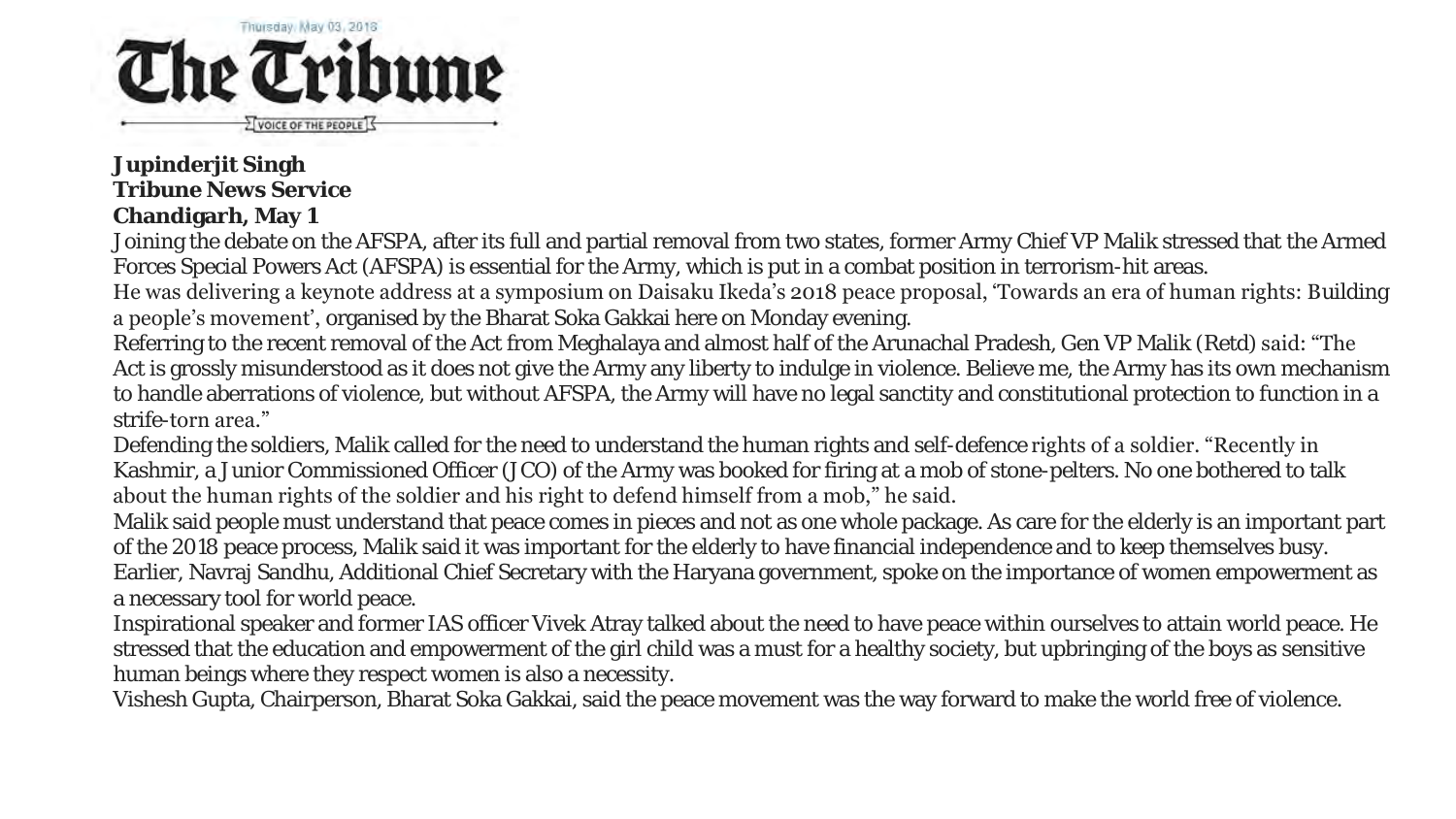# **अग्गानगर** चंडीगढ़ में सिम्पोजियम आयोजित



मा सन्देश



चंडीगढ़। विश्व को तनाव, उसको उससे सहानुभूति होनी चाहिए शांति प्रस्ताव प्रस्तुत करते हैं। यह टकराव एवं युद्ध की स्थिति से निकाल और ऐसे संवेदनशील कदम उठाए कि प्रस्ताव सिर्फ शांति के अवरोधों का कर एक मानवीय समाज के निर्माण के उस व्यक्ति को कष्ट से छुटकारा और विश्लेषण नहीं करता। इसमें उन उद्देश्य से प्रेरित सिम्पोजियम में विशिष्ट प्रसन्नता की प्राप्ति हो। ऐसे ही प्रयासों समाधानों को प्रमुखता दी जाती है, लोगों ने एसजीआई अध्यक्ष दाईसाकु से हम एक ऐसे आन्दोलन का निर्माण जिनसे मनोभावों और प्रवृत्तियों में इकेदा के 2018 शान्ति प्रस्ताव पर कर सकेंगे, जो शांति का मार्ग प्रशस्त परिवर्तन लाया जा सके। मानववाद, चर्चा की। बाबा माखन शाह लोबान करे और दुनियाभर के लोगों को इस पारस्परिक सम्पर्क और दिल से दूसरे न्यास ऑडिटोरियम, सेक्टर 30 ए उद्देश्य के लिए एकजुट करें। डॉ. इकेदा का ख्याल रखने की भावना पर जोर चंडीगढ़ में आयोजित इस सिम्पोजियम कहते हैं कि एक तरफ बेहतर दिया जाता है। यह कोई आध्यात्मिक में प्रस्ताव के मुख्य बिन्दुओं पर विवेक टेक्नोलॉजी और मूलभूत सुविधाओं ने शोध पत्र नहीं है बल्कि यह आधारभूत आत्रे (लेखक), नवराज संधू भौगोलिक सीमाओं को नकारते हुए स्तर पर समस्याओं का विश्लेषण कर (अतिरिक्त मुख्य सचिव हरियाणा ) लोगों के बीच सम्पर्क बेहतर किया है, समाधान पेश करता है। दाइसाकु इकेदा और प्रो. डॉ. बीएस घुमन (उप परन्तु इसके साथ ही पृथकवाद की एसजीआई के अध्यक्ष हैं। साथ ही वो कुलपति, पंजाबी विवि पटियाला) ने अनुभूति एवं मानव समाज में एक शांति निर्माता, दार्शनिक एवं मुख्य व्याख्यान जनरल वीपी मलिक, विभाजन उत्पन्न हुआ है। इस लेखक भी हैं। विश्वभर के 300 से एवीएसएम (सेवानिवृत्त), पूर्व सेना परिस्थिति से उबरने के लिए आवश्यक अधिक विश्वविद्यालयों ने उनको अध्यक्ष का रहा। शांति प्रस्ताव का है एक नई संस्कृति का उदय जिसमें मानद डॉक्टरेट से सम्मानित किया है।

उल्लेख करते हुए भारत सोका गाकाई समुदाय और नागरिक एक दूसरे के के अध्यक्ष विशेष गुप्ता ने कहा जब विकास का स्वागत करें, प्रसन्नता

कोई किसी को कष्ट में देखता है तो महसूस करें। डॉ. इकेदा हर वर्ष एक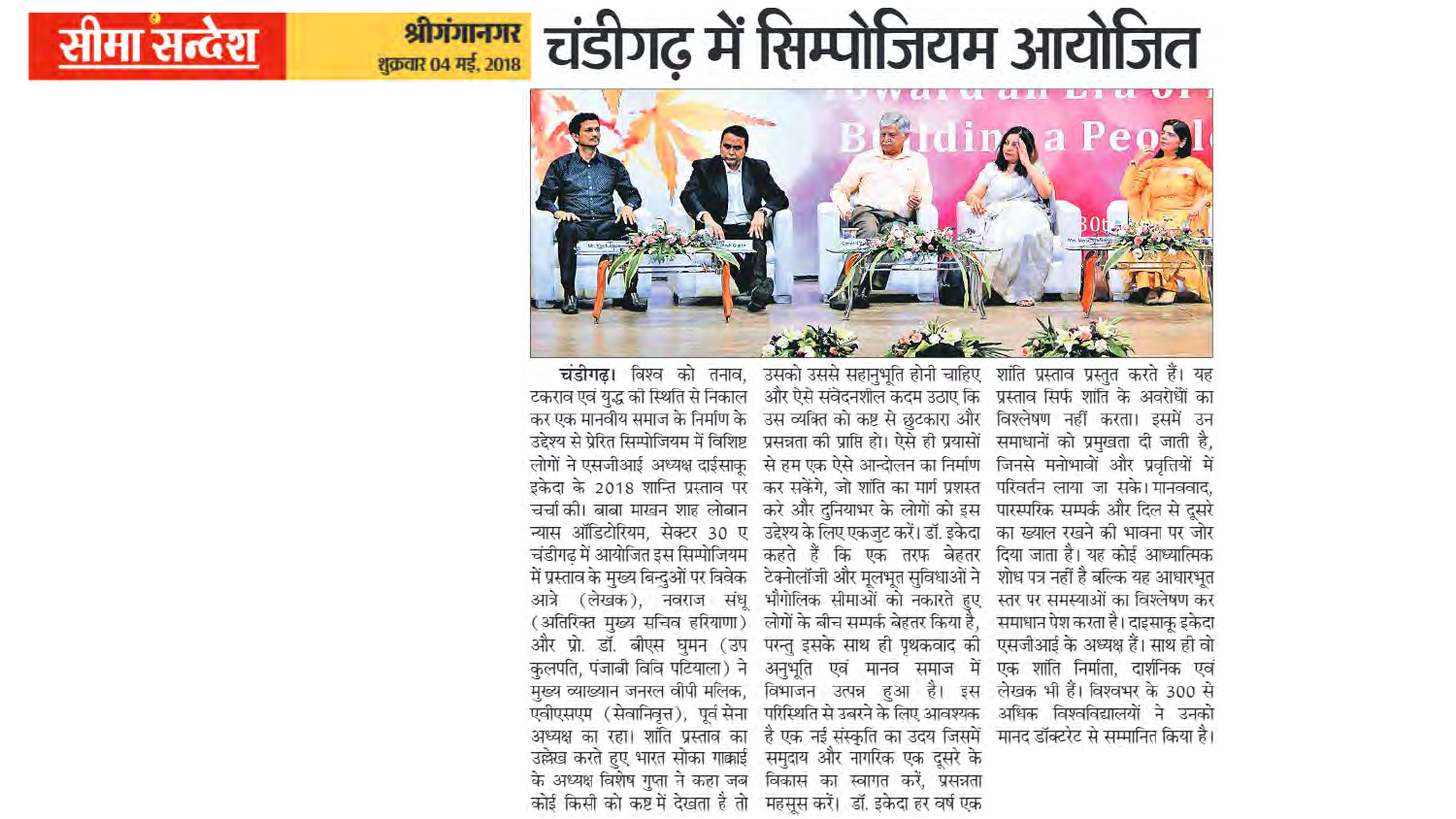# **Punjabi Tribune**

#### सोका गाक्काई' सिम्पोजियम में शांति के लिए मानवाधिकार पर चर्चा

# श्चांति-सद्भाव के लिए जरूरी है आर्म फोर्सेज एक्ट : जनरल मलिक हरियाणा के ब्यूरोक्रेट्स ने भी पढ़ाया बौद्ध जीवन मूल्यों का पाठ

उपेंद्र पाण्डेय/टिन्यू चंडीगढ़, 30 अप्रैल

पूर्व सेनाध्यक्ष जनरल वीपी मलिक ने कहा है कि जम्मू-कश्मीर हो या देश का पूर्वोत्तर, शांदि सद्भाव और मानवाधिकारों की रक्षा के लिए आर्म फोर्सेज स्पेशल पावर एक्ट जैसे कानूनों की जरूरत है और रहनी चाहिए। जहां तक मानवाधिकारों की बात है तो देशवासियों की शांति और मानवाधिकारों की रक्षा के लिए अपनी जान की बाजी लगाने वाले भारतीय फौजियों के खून में मानवाधिकार रचा बसा है। पत्थरबाजों के सामने धैर्य और सहनशीलता की पराकाष्ठा का प्रदर्शन करने वाले फौजियों के मानवाधिकारों की चिंता कोई करे या न करे, भारतीय फौजी तो खुद में ही इंसानियत का साक्षात रूप हैं। सोमवार शाम बौद्ध शिक्षाओं और संदेशों पर चलकर शांति



सद्भाव स्थापना को लेकर आयोजित एक सिंपोजियम में ऐसे विचार सामने आये।

जापान से शुरु हुए "सोका गाक्काई" मिशन की ओर से <mark>आयोजित</mark> सिपोंजियम का शुभारंभ पंचकूला के पूर्व डीसी विवेक अत्रे ने किया। उन्होंने कहा कि शांतिपूर्वक जीवन जीने का अवसर सभी का अधिकार है और इस मानवाधिकार के शुभारंभ के लिए अपने अंतर्मन अपने घर और अपने पड़ोसी से बेहतर कुछ और हो ही नहीं सकता।

हरियाणा सरकार में अतिरिक्त मुख्य सचिव नवराज संधु ने हरियाणा के गांव शहरों में अपने अनुभवों को साझा किया। उन्होंने कहा कि जबतक महिलाओं के विवेक और व्यक्तित्व का सम्मान नहीं होगा और उन्हें महत्ता नहीं मिलेगी शांत सद्भाव उन्नति और आदर्श समाज की बात सोचना भी बेमानी है।

अथर्ववेद का कथन है कि यत्र नार्यस्तु पूज्यन्ते रमन्ते तत्र देवता:। यत्रैतास्तु न पूज्यन्ते सर्वास्तत्राफला: क्रिया:। सिंपोजियम के प्रणेता व सोका गाक्काई के राष्ट्रीय प्रमुख विशेष गुप्ता ने कहा कि सोका का अर्थ ही है मानवीय मूल्य और गाक्काई मतलब संगठन। सोका गाक्काई का शुभारंभ करने वाले दाईसाकू इकेदा ने इसे बौद्ध दर्शन के प्रकाश में मानवीय मूल्यों को समर्पित संगठन के रूप में दुनिया के सामने रखा है। स्थानीय मेजबान सुजाता मनकोटिया ने सभी अतिथियों और वक्ताओं को 2018 की थीम "मानवाधिकार के युग की ओर" की सामयिकता और संदर्भ से परिचित कराया?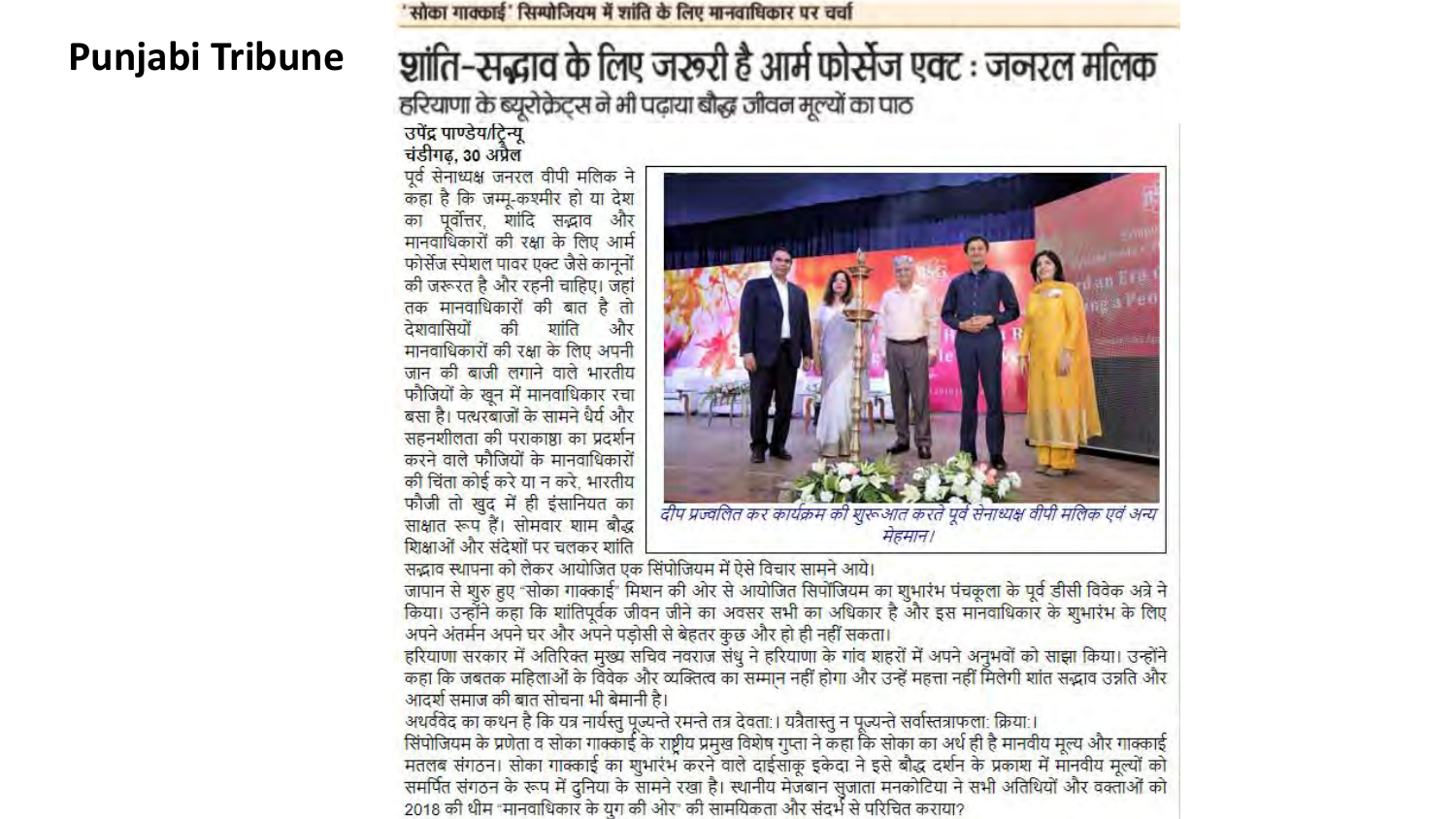### Symposium on human rights held in Chandigarh

By: Babushahi Bureau First Published: Monday, Apr 30, 2018 07:40 PM Updated: Monday, Apr 30, 2018 09:09 PM



Chandigarh, April 30, 2018: In order to steer the world away from conflicts to building a humanistic society, dignitaries at a symposium on Monday, discussed SGI President Daisaku Ikeda's 2018 peace proposal titled "Towards an Era of Human Rights: Building a People's Movement."

Being held at Baba Makhan Shah Lobana Foundation Auditorium, Sec 30 A, Chandigarh, the main points of the proposal were discussed by the eminent speakers, Mr Vivek Atray, Author and Motivational Speaker, Mrs. Navraj Sandhu, Additional Chief Secretary, Government of Haryana. The keynote address was delivered by General V. P. Malik, PVSM, AVSM (Retd.), Former Chief of Army Staff.

Focusing on the 2018 peace proposal, Mr. Vishesh Gupta, Chairperson Bharat Soka Gakkai said, "When anyone see others suffering, he should empathize and take compassionate action to encourage them out of a wish that they become happy. Broadening the understanding and support for this way of thinking and living is the key to building a solid grassroots movement for peace that can unite people around the world".

In his proposal Ikeda cites how a UNICEF report titled "A child is a child" emphasizes that the rights and dignity of a child must be equally protected, regardless of whether they are refugees or minorities.

While technology and infrastructure has helped connectivity between people across geographical boundaries, Ikeda says a growing sense of isolationism and divide in human society can be bridged only by nurturing a different culture wherein communities and people joyously celebrate each others progress. Toward building such an inclusive society, he has urged giving prime importance to women empowerment as that will not only be key to achieving all the sustainable development goals, but also imperative for peaceful resolution of conflicts or improving resilience in disaster preparations. "Women empowerment cannot be an optional agenda: It is an urgent priority for many people in dire situations," says Ikeda. He has also urged fostering an environment to go beyond protecting the rights of the elderly and to be looked upon as an "irreplaceable source of spiritual support & The significance of such bonds remains unchanged even by grave illness or dependence on others for nursing care. Being surrounded by people who derive joy and happiness from your presence is itself a source of dignity," adds Ikeda. President Ikeda says it is through our efforts to awaken to and savor our own dignity as we cherish and care for those around us that our lives come to shine brilliantly. He further says "The challenge of creating the new reality of a global society where all may live in peace and dignity is not beyond our reach. And it is my firm belief that the solidarity of ordinary people will be the driving force for its realization." Only with such a humanistic approach will the world be able to shun horrors like nuclear weapons

and focus on sustainable development goals aimed at everyone's welfare, he adds. Each year President Ikeda formulates a peace proposal that goes beyond diagnosing obstacles to peace and provides solutions that encompass attitudinal change and other concrete suggestions. The emphasis is always on tapping humanism, people-to- people contact and deeply caring for everyone. This is not a spiritual document but one that diagnoses problems at a fundamental level and offers concrete, pragmatic solutions.